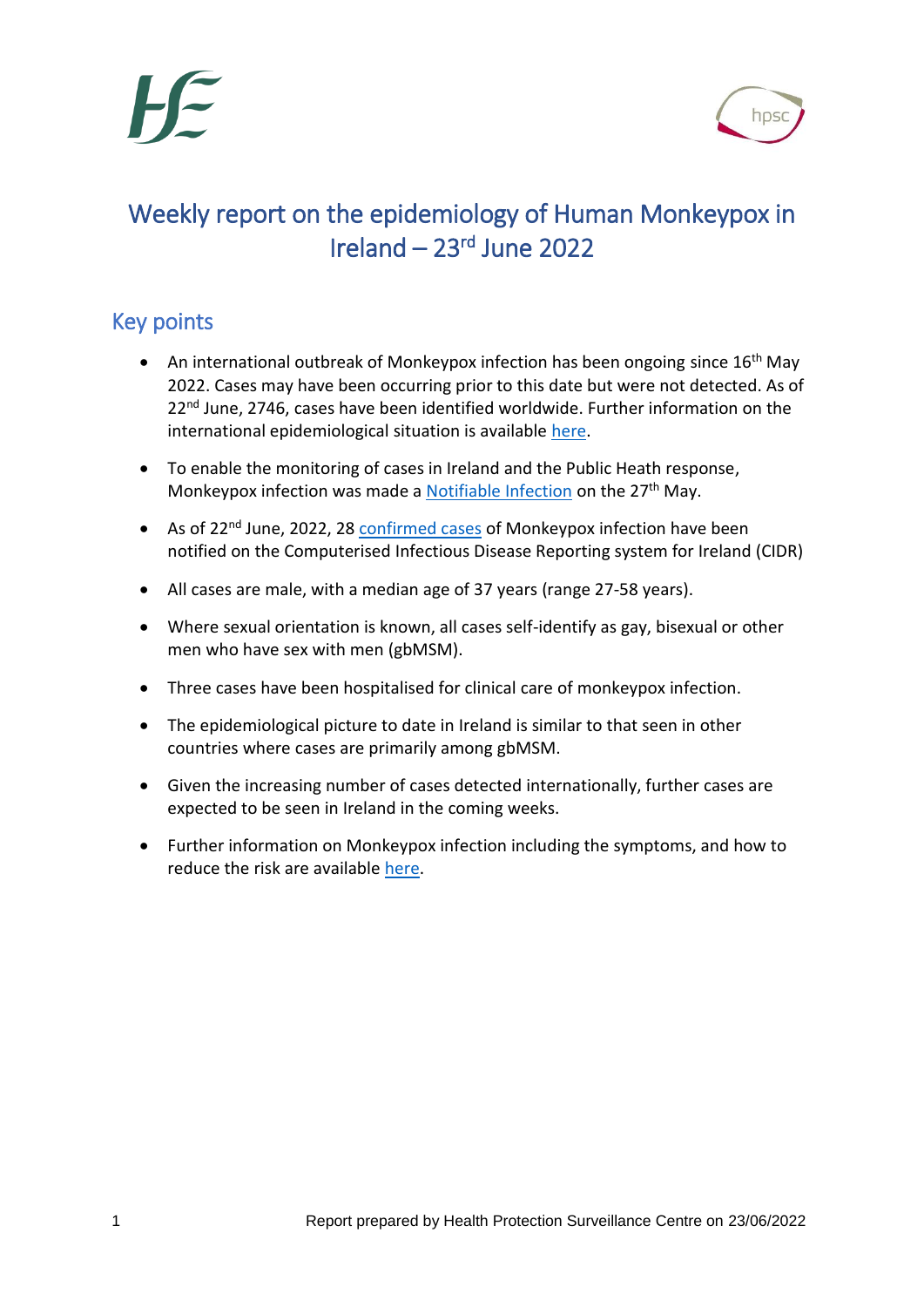

**Figure 1: Number of confirmed cases of Monkeypox infection by epidemiological date reported on CIDR in Ireland between 16/05/2022 to 22/06/2022**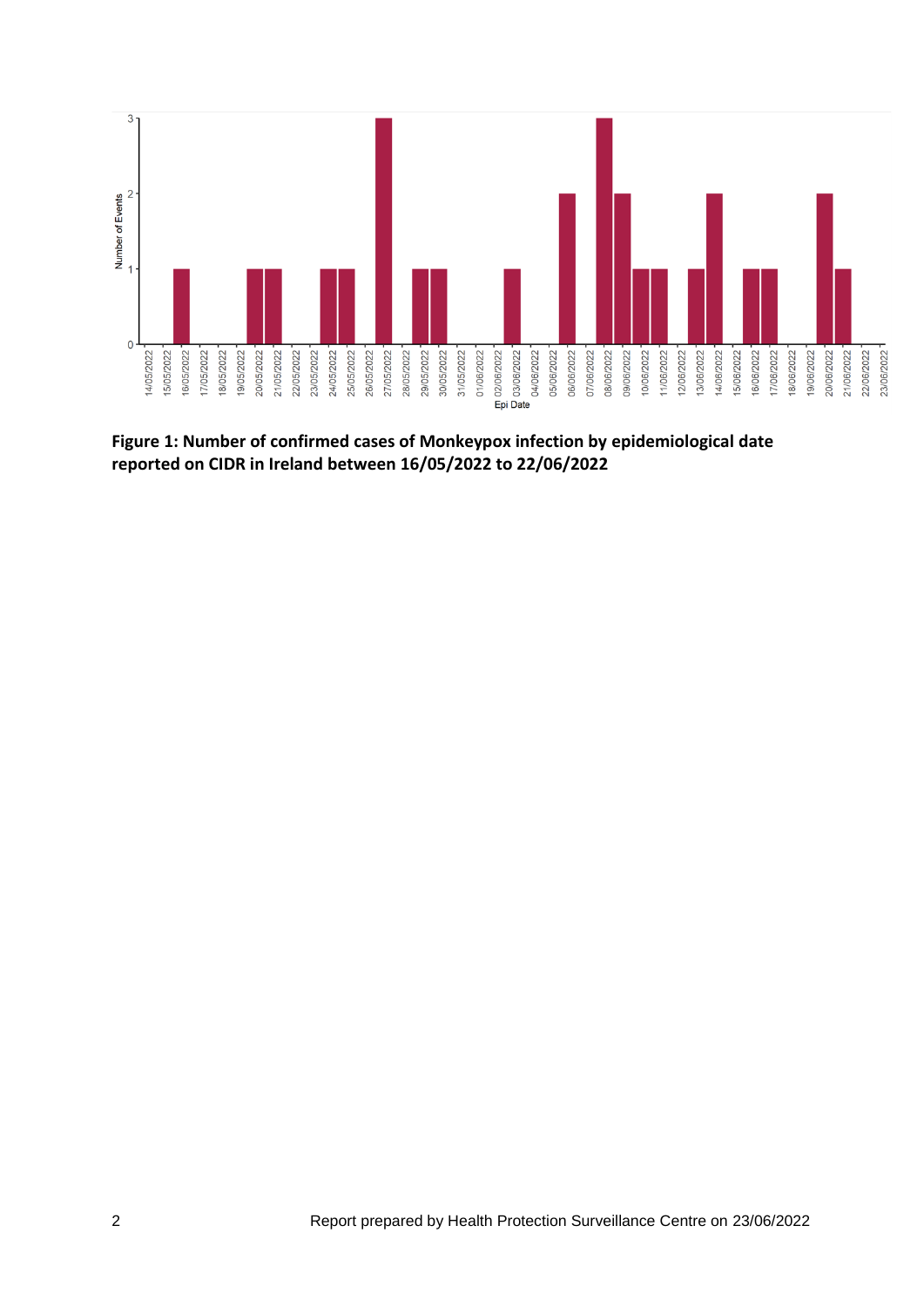|                              |                    | <b>Number</b><br>of events | % of events |
|------------------------------|--------------------|----------------------------|-------------|
| <b>Total confirmed cases</b> |                    | 28                         | 100.0       |
| Gender                       | Male               | 28                         |             |
|                              | Female             | $\mathbf 0$                |             |
| Age (years)                  | Mean age (years)   | 37                         |             |
|                              | Median age (years) | 37                         |             |
| Age groups (years)           | $0 - 18$           | $\mathbf 0$                |             |
|                              | 19-24              | $\mathbf 0$                |             |
|                              | 25-34              | 12                         | 42.9        |
|                              | 35-44              | 12                         | 42.9        |
|                              | 45-54              | 3                          | 10.7        |
|                              | 55-64              | $\mathbf 1$                | 3.6         |
|                              | $65+$              | $\mathbf 0$                |             |
| <b>Sexual orientation</b>    | gbMSM              | 18                         | 64.3        |
|                              | Other              | $\mathbf 0$                |             |
|                              | Not known          | 10                         | 35.7        |
| <b>Admitted to hospital</b>  |                    | 3                          | 10.7        |

**Table 2: Summary characteristics of confirmed cases of Monkeypox infection, based on cases reported up to midnight 22-06-2022**